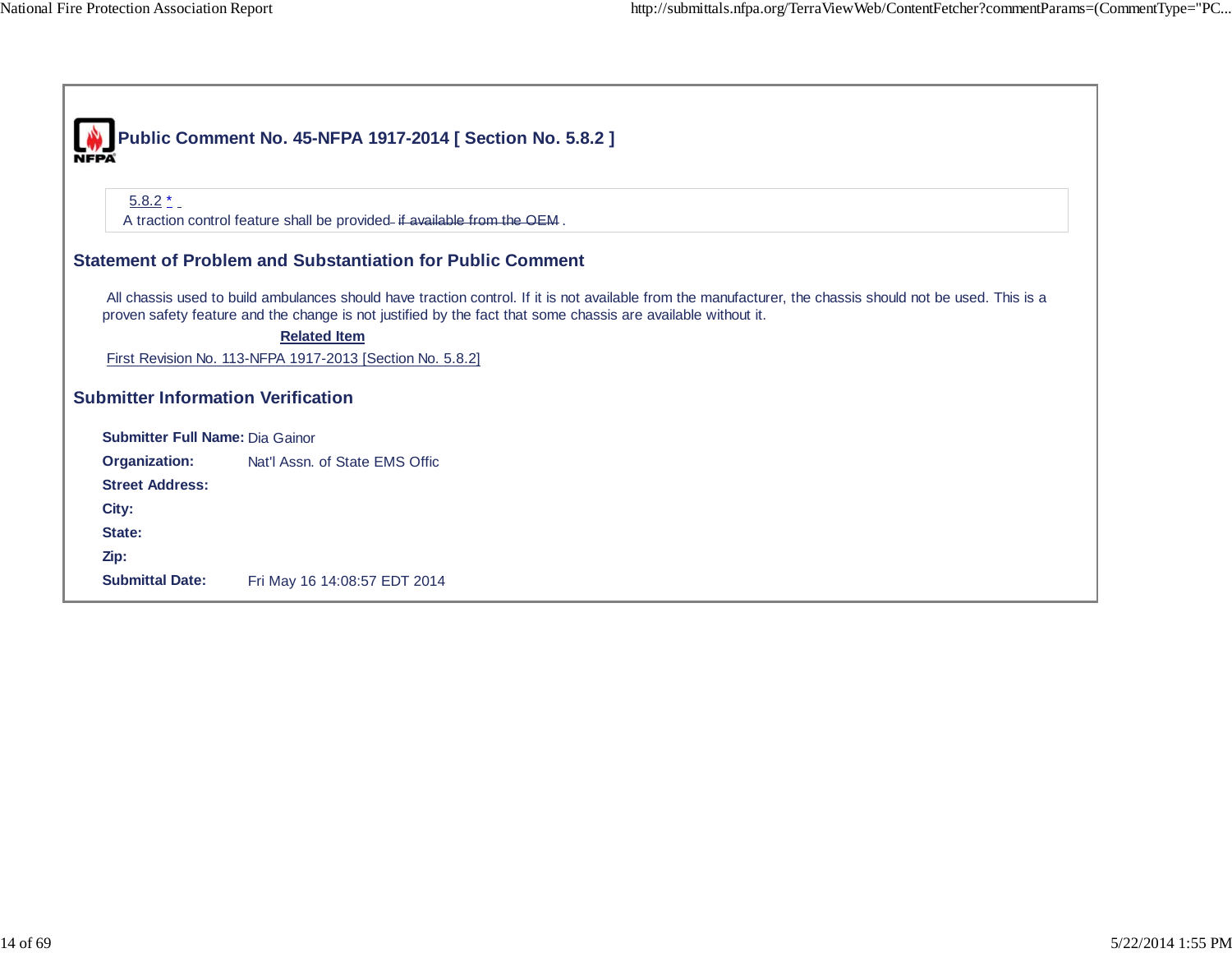$\Gamma$ 

┓

|                                           | Public Comment No. 55-NFPA 1917-2014 [ Section No. 6.1.3 ]                                                                                                                                                                                                                                                                                                                                                                           |  |
|-------------------------------------------|--------------------------------------------------------------------------------------------------------------------------------------------------------------------------------------------------------------------------------------------------------------------------------------------------------------------------------------------------------------------------------------------------------------------------------------|--|
|                                           |                                                                                                                                                                                                                                                                                                                                                                                                                                      |  |
| 6.1.3                                     |                                                                                                                                                                                                                                                                                                                                                                                                                                      |  |
|                                           | The compartment shall provide a minimum of 12 in. (300 mm) of clear aisle walkway on at least one side of the patient cot.                                                                                                                                                                                                                                                                                                           |  |
|                                           | <b>Statement of Problem and Substantiation for Public Comment</b>                                                                                                                                                                                                                                                                                                                                                                    |  |
|                                           | We acknowledge we previously submitted comments in favor of this change. After further deliberation, however, we realize that however improbable, this<br>means a manufacturer could build an ambulance within which the litter would be flush with the wall on one side and have only 3 inches of clearance on the<br>other. If/when ergonomic studies suggest a minimum appropriate width, then the change should be contemplated. |  |
|                                           | <b>Related Item</b>                                                                                                                                                                                                                                                                                                                                                                                                                  |  |
|                                           | First Revision No. 136-NFPA 1917-2013 [Section No. 6.1.2]                                                                                                                                                                                                                                                                                                                                                                            |  |
| <b>Submitter Information Verification</b> |                                                                                                                                                                                                                                                                                                                                                                                                                                      |  |
| <b>Submitter Full Name: Dia Gainor</b>    |                                                                                                                                                                                                                                                                                                                                                                                                                                      |  |
| Organization:                             | Nat'l Assn. of State EMS Offic                                                                                                                                                                                                                                                                                                                                                                                                       |  |
| <b>Street Address:</b>                    |                                                                                                                                                                                                                                                                                                                                                                                                                                      |  |
| City:                                     |                                                                                                                                                                                                                                                                                                                                                                                                                                      |  |
| State:                                    |                                                                                                                                                                                                                                                                                                                                                                                                                                      |  |
| Zip:                                      |                                                                                                                                                                                                                                                                                                                                                                                                                                      |  |
| <b>Submittal Date:</b>                    | Fri May 16 14:41:42 EDT 2014                                                                                                                                                                                                                                                                                                                                                                                                         |  |
|                                           |                                                                                                                                                                                                                                                                                                                                                                                                                                      |  |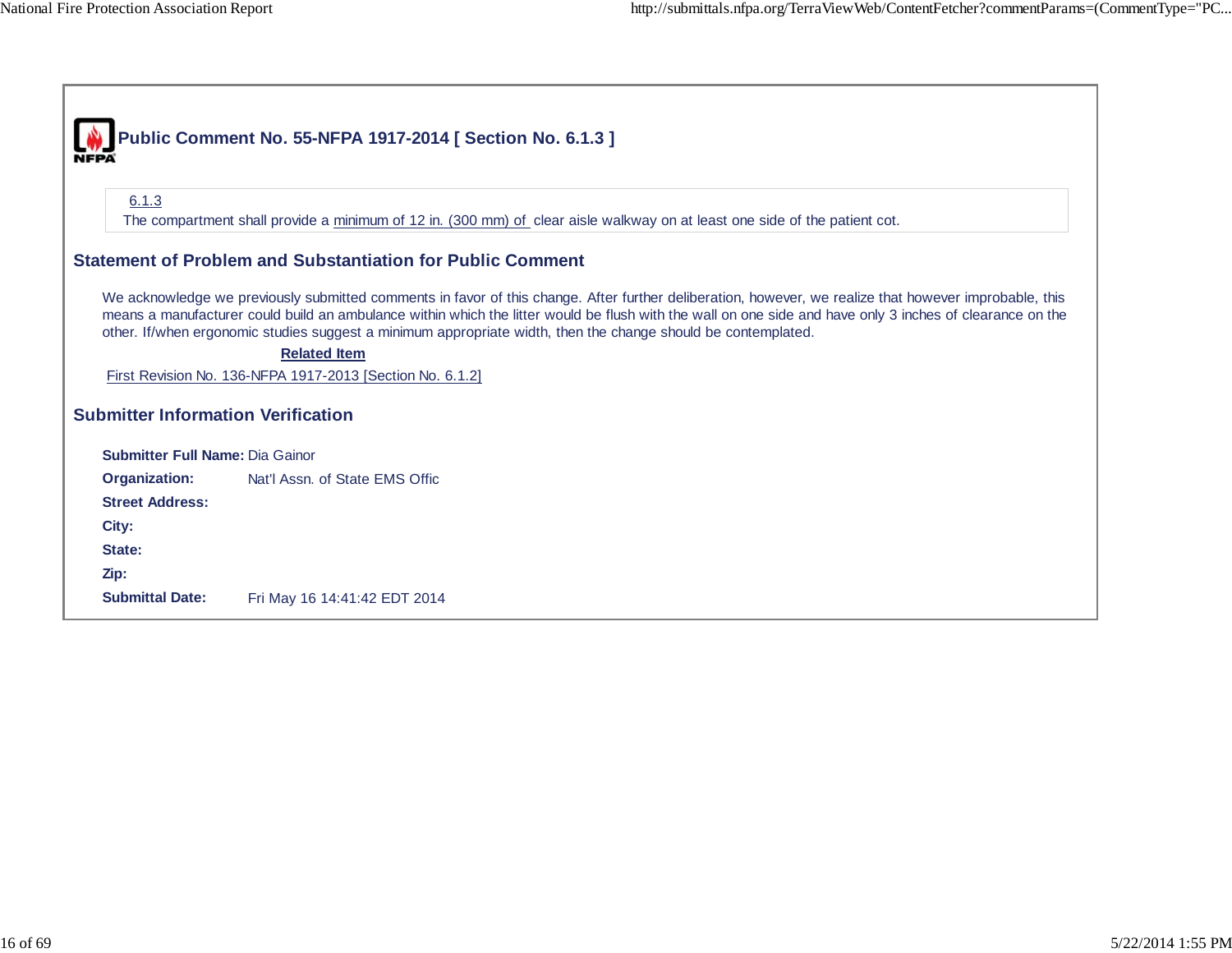|                                           | Public Comment No. 56-NFPA 1917-2014 [ Section No. 6.17 ]                                                                                                  |
|-------------------------------------------|------------------------------------------------------------------------------------------------------------------------------------------------------------|
|                                           |                                                                                                                                                            |
| 6.17 Interior Surfaces.                   |                                                                                                                                                            |
| 6.17.1                                    |                                                                                                                                                            |
| $6.17.2*$                                 | The interior of the body shall be free of all sharp projections and sharp corners.                                                                         |
|                                           | The finish of the entire patient compartment and exterior storage, including interiors of storage cabinets, shall be as follows:                           |
| (1)                                       | Impervious to soap, water, body fluids, and disinfectants                                                                                                  |
| Mildew resistant<br>(2)                   |                                                                                                                                                            |
| (3)                                       | Fire resistant in compliance with 49 CFR 571, FMVSS No. 302                                                                                                |
| (4) Able to be cleaned and disinfected    |                                                                                                                                                            |
| 6.17.3                                    |                                                                                                                                                            |
|                                           | Countertop horizontal surface shall be seamless and impervious to contaminants.                                                                            |
| 6.17.4                                    | All edges that meet vertical cabinets shall be sealed.                                                                                                     |
| 6.17.5                                    |                                                                                                                                                            |
|                                           | Countertop horizontal surfaces shall be surrounded by a lip of not less than $\frac{1}{2}$ in. (12 mm) in height.                                          |
| 6.17.6                                    |                                                                                                                                                            |
|                                           | All hangers or supports for equipment and devices shall be mounted as flush as                                                                             |
| possible with the surrounding surface.    |                                                                                                                                                            |
|                                           |                                                                                                                                                            |
|                                           | <b>Statement of Problem and Substantiation for Public Comment</b>                                                                                          |
|                                           | Rewording is superior to deletion. Deletion results in the ability to install hangars or supports of any dimension, creating risk of injury or impalement. |
|                                           | <b>Related Item</b>                                                                                                                                        |
|                                           | First Revision No. 43-NFPA 1917-2013 [Section No. 6.17.2]                                                                                                  |
| <b>Submitter Information Verification</b> |                                                                                                                                                            |
| Submitter Full Name: Dia Gainor           |                                                                                                                                                            |
| Organization:                             | Nat'l Assn. of State EMS Offic                                                                                                                             |
| <b>Street Address:</b>                    |                                                                                                                                                            |
| City:                                     |                                                                                                                                                            |
|                                           |                                                                                                                                                            |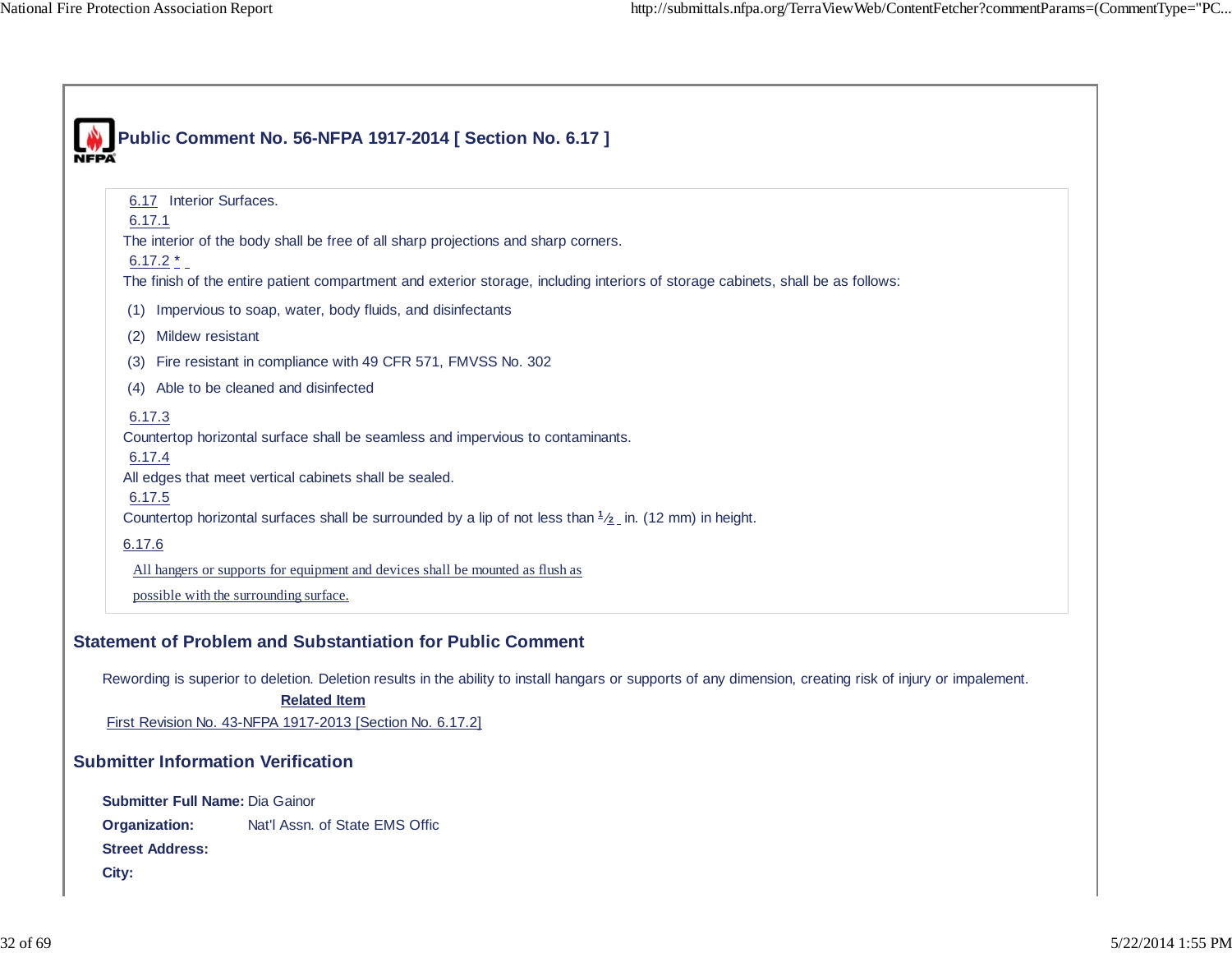| <b>Submittal Date:</b> | Fri May 16 14:47:37 EDT 2014 |  |
|------------------------|------------------------------|--|
|                        |                              |  |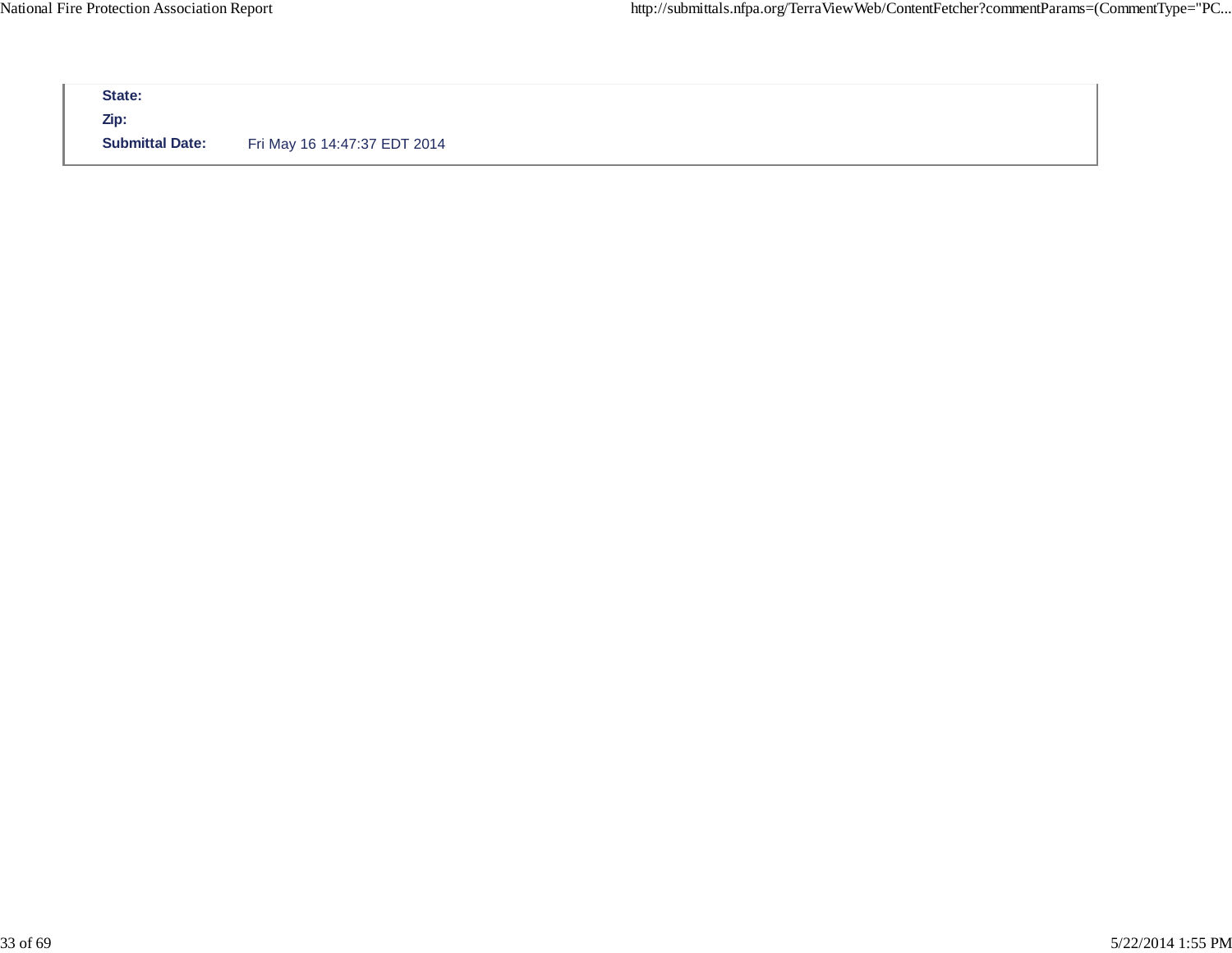ı

ı

|                                           | Public Comment No. 46-NFPA 1917-2014 [ Section No. 6.25.1 ]                                                                                                                    |  |  |
|-------------------------------------------|--------------------------------------------------------------------------------------------------------------------------------------------------------------------------------|--|--|
| $6.25.1*$                                 | A retroreflective stripe- of  combination of stripes-shall  or Battenburg markings shall be affixed to the ambulance in the following proportions:                             |  |  |
| (1)                                       |                                                                                                                                                                                |  |  |
| (2)                                       | 25 percent of the length of each of the cab side surfaces when approached from each side<br>75 percent of the patient compartment side surfaces when approached from each side |  |  |
|                                           | Statement of Problem and Substantiation for Public Comment                                                                                                                     |  |  |
|                                           | Battenburg markings may be used in lieu of stripes.                                                                                                                            |  |  |
|                                           | <b>Related Item</b>                                                                                                                                                            |  |  |
|                                           | First Revision No. 200-NFPA 1917-2014 [Section No. 6.25.1]                                                                                                                     |  |  |
| <b>Submitter Information Verification</b> |                                                                                                                                                                                |  |  |
| <b>Submitter Full Name: Dia Gainor</b>    |                                                                                                                                                                                |  |  |
| Organization:                             | Nat'l Assn. of State EMS Offic                                                                                                                                                 |  |  |
| <b>Street Address:</b>                    |                                                                                                                                                                                |  |  |
| City:                                     |                                                                                                                                                                                |  |  |
| State:                                    |                                                                                                                                                                                |  |  |
| Zip:                                      |                                                                                                                                                                                |  |  |
| <b>Submittal Date:</b>                    | Fri May 16 14:19:46 EDT 2014                                                                                                                                                   |  |  |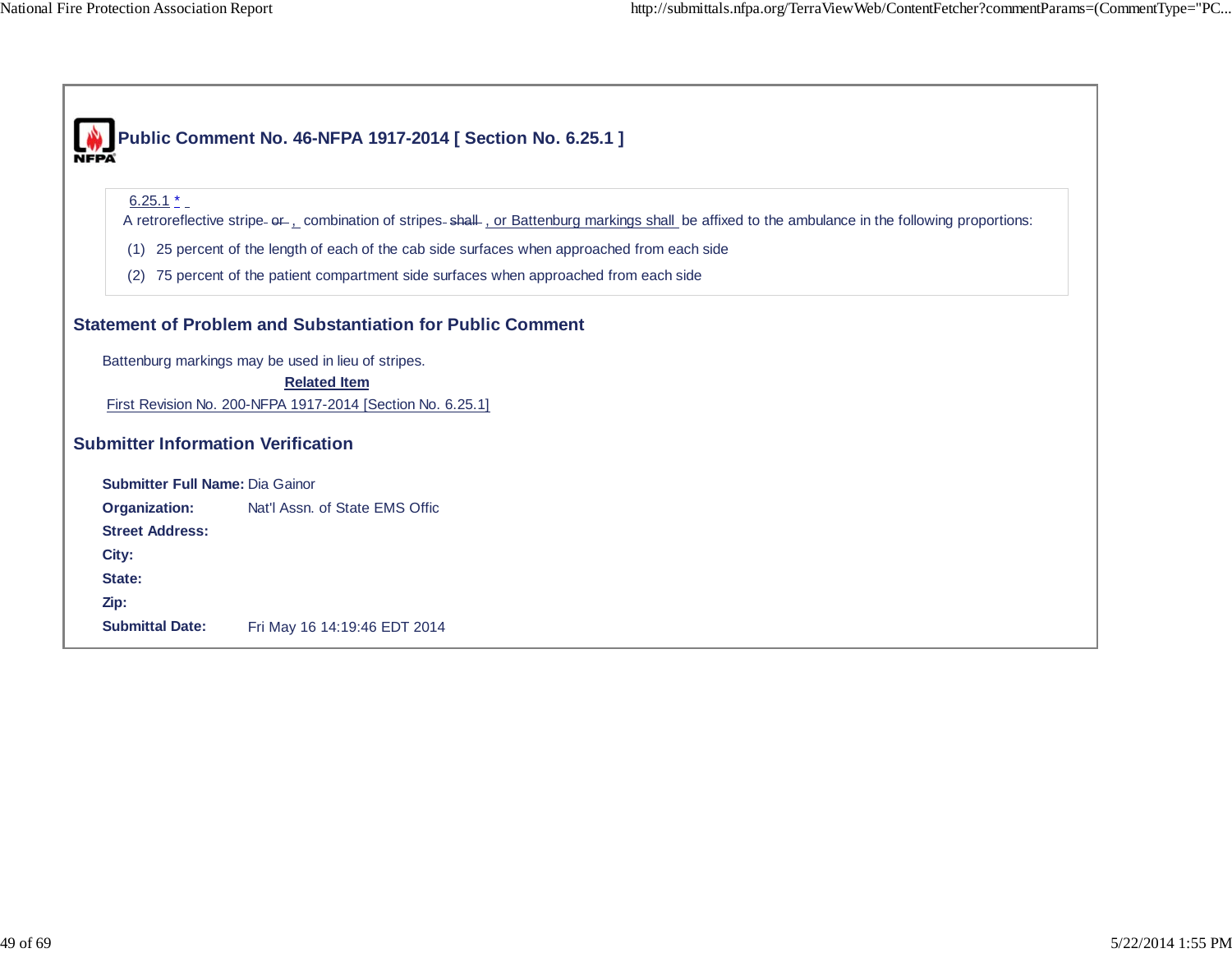$\Gamma$ 

┑

|                                           | Public Comment No. 49-NFPA 1917-2014 [ Section No. 6.25.4 ]                                                                                           |  |  |
|-------------------------------------------|-------------------------------------------------------------------------------------------------------------------------------------------------------|--|--|
|                                           |                                                                                                                                                       |  |  |
|                                           |                                                                                                                                                       |  |  |
| 6.25.4                                    |                                                                                                                                                       |  |  |
|                                           | A graphic design design and/or lettering made of retroreflective material shall be permitted to replace all or part of the required striping material |  |  |
|                                           | if the design or combination thereof covers at least the same perimeter length(s) required by 6.25.1.                                                 |  |  |
|                                           | <b>Statement of Problem and Substantiation for Public Comment</b>                                                                                     |  |  |
|                                           |                                                                                                                                                       |  |  |
|                                           | Lettering (agency name, etc.) in retroreflective material would also fulfill this requirement.                                                        |  |  |
|                                           | <b>Related Item</b>                                                                                                                                   |  |  |
|                                           | First Revision No. 199-NFPA 1917-2014 [Section No. 6.25.4]                                                                                            |  |  |
|                                           |                                                                                                                                                       |  |  |
| <b>Submitter Information Verification</b> |                                                                                                                                                       |  |  |
| <b>Submitter Full Name: Dia Gainor</b>    |                                                                                                                                                       |  |  |
| <b>Organization:</b>                      | Nat'l Assn. of State EMS Offic                                                                                                                        |  |  |
| <b>Street Address:</b>                    |                                                                                                                                                       |  |  |
| City:                                     |                                                                                                                                                       |  |  |
| State:                                    |                                                                                                                                                       |  |  |
| Zip:                                      |                                                                                                                                                       |  |  |
| <b>Submittal Date:</b>                    | Fri May 16 14:25:04 EDT 2014                                                                                                                          |  |  |
|                                           |                                                                                                                                                       |  |  |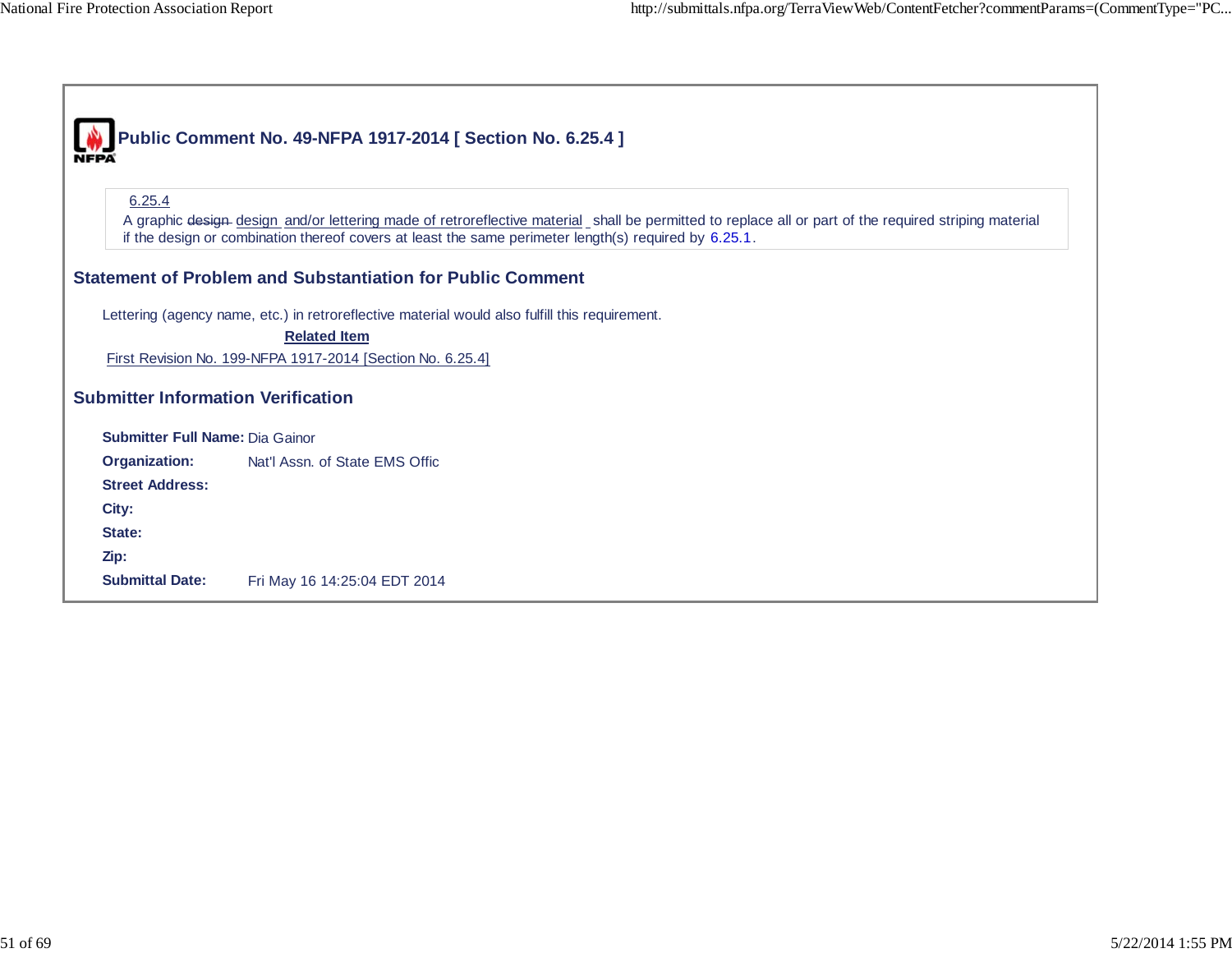|                                           | Public Comment No. 50-NFPA 1917-2014 [ Section No. 6.25.6 [Excluding any Sub-Sections] ]                                                                                                                                                                                                                              |
|-------------------------------------------|-----------------------------------------------------------------------------------------------------------------------------------------------------------------------------------------------------------------------------------------------------------------------------------------------------------------------|
|                                           |                                                                                                                                                                                                                                                                                                                       |
|                                           | At least 50 percent of the rear-facing vertical surfaces, visible from other than glass and lenses, visible when facing the rear of the ambulance,<br>shall be equipped with retroreflective material.                                                                                                                |
|                                           | <b>Statement of Problem and Substantiation for Public Comment</b>                                                                                                                                                                                                                                                     |
|                                           | Glass and lens surfaced should not be included in the surface measurement. "When facing the rear" is clearer than "from the rear". Details should not be in<br>the annex. Details should require chevrons OR Battenburg cover 50%, any other graphics and lettering may cover some or all of the rest of the surface. |
|                                           | <b>Related Item</b>                                                                                                                                                                                                                                                                                                   |
|                                           | First Revision No. 203-NFPA 1917-2014 [Section No. 6.25.6 [Excluding any Sub-Sections]]                                                                                                                                                                                                                               |
| <b>Submitter Information Verification</b> |                                                                                                                                                                                                                                                                                                                       |
| <b>Submitter Full Name: Dia Gainor</b>    |                                                                                                                                                                                                                                                                                                                       |
| <b>Organization:</b>                      | Nat'l Assn. of State EMS Offic                                                                                                                                                                                                                                                                                        |
| <b>Street Address:</b>                    |                                                                                                                                                                                                                                                                                                                       |
| City:                                     |                                                                                                                                                                                                                                                                                                                       |
| State:                                    |                                                                                                                                                                                                                                                                                                                       |
| Zip:                                      |                                                                                                                                                                                                                                                                                                                       |
| <b>Submittal Date:</b>                    | Fri May 16 14:29:23 EDT 2014                                                                                                                                                                                                                                                                                          |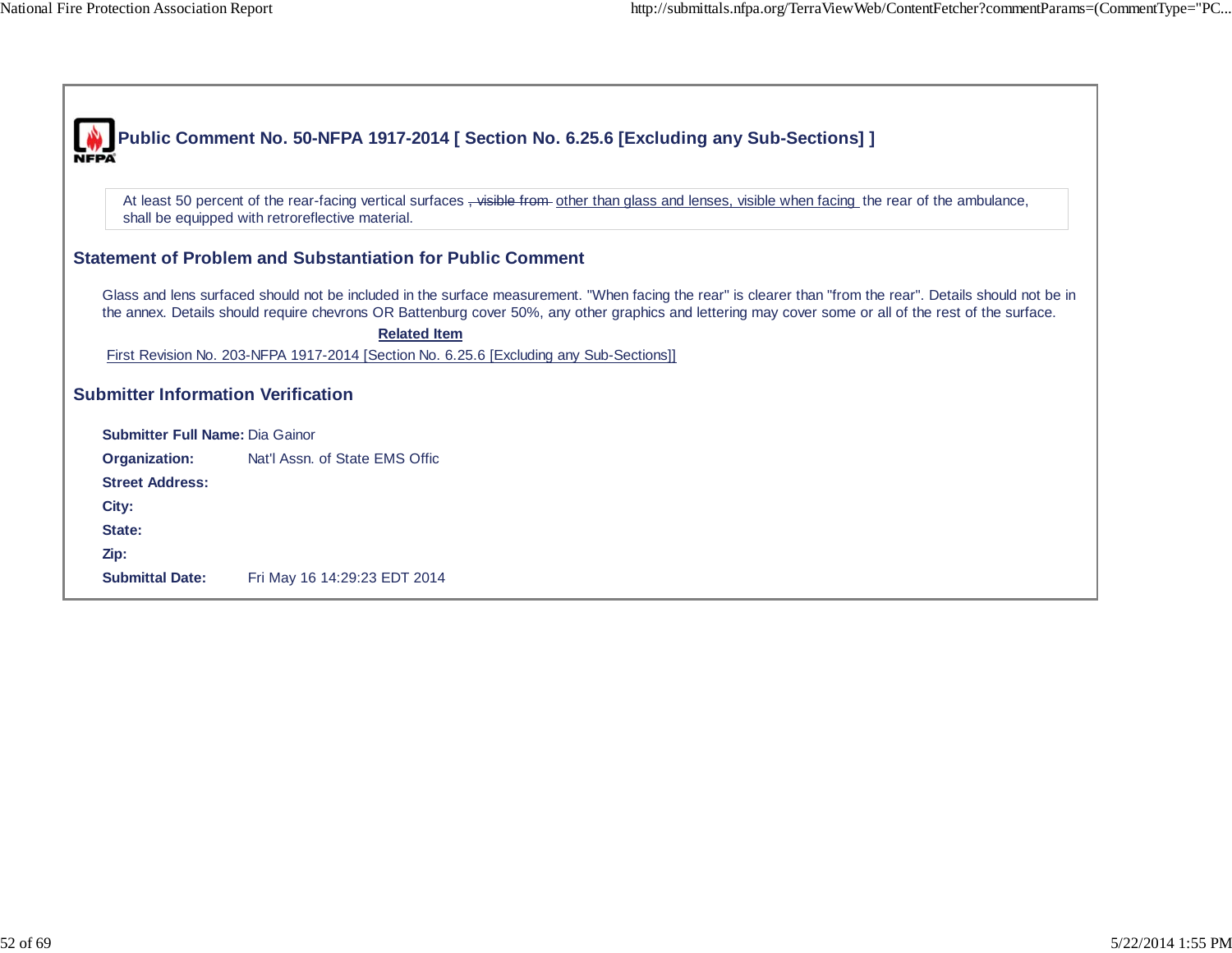|                                           | Public Comment No. 51-NFPA 1917-2014 [ Section No. 6.29.1 ]                                                                                                             |
|-------------------------------------------|-------------------------------------------------------------------------------------------------------------------------------------------------------------------------|
| 6.29.1                                    | A suction aspirator system shall be furnished. The system must be battery or electrical powered, and mounted.                                                           |
|                                           | <b>Statement of Problem and Substantiation for Public Comment</b>                                                                                                       |
| means.                                    | This change prevents manual powered devices from being regarded as acceptable, and assures that the equipment is not provided in solely portable<br><b>Related Item</b> |
|                                           | First Revision No. 60-NFPA 1917-2013 [Section No. 6.29.1]                                                                                                               |
| <b>Submitter Information Verification</b> |                                                                                                                                                                         |
| <b>Submitter Full Name: Dia Gainor</b>    |                                                                                                                                                                         |
| Organization:                             | Nat'l Assn. of State EMS Offic                                                                                                                                          |
| <b>Street Address:</b>                    |                                                                                                                                                                         |
| City:                                     |                                                                                                                                                                         |
| State:                                    |                                                                                                                                                                         |
| Zip:                                      |                                                                                                                                                                         |
| <b>Submittal Date:</b>                    | Fri May 16 14:34:22 EDT 2014                                                                                                                                            |